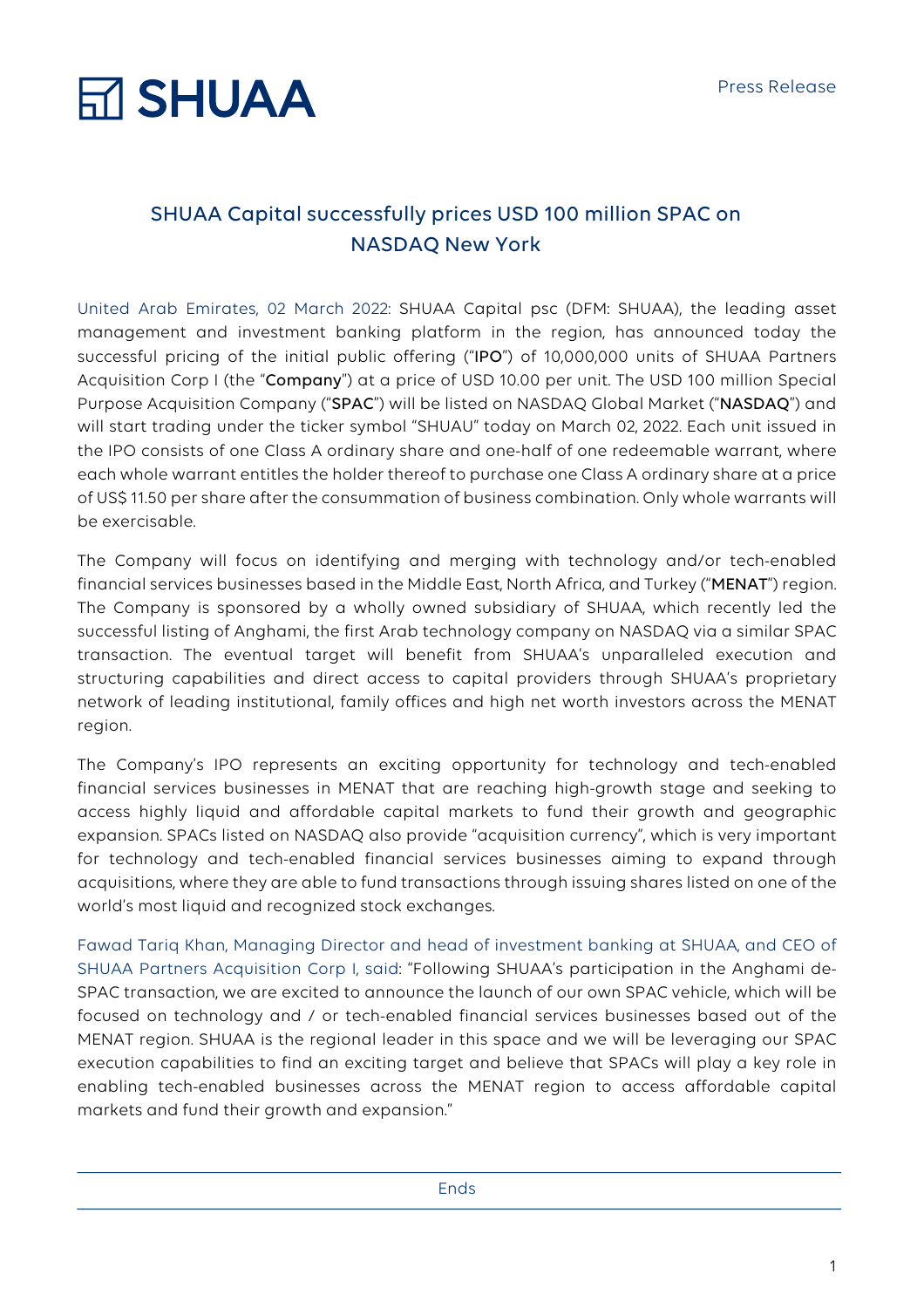#### Press Release



#### Press Contacts

#### SHUAA Capital psc

Hani El Abid Head of Marketing and Communications Tel: +971 4 3199 723 Email: helabid@shuaa.com www.shuaa.com

#### ASDA'A BCW

Dhanya Issac Associate Director Tel: +971 4 450 7600 Email: dhanya.issac@bcw-global.com www.asdaa-bcw.com

#### About SHUAA Capital psc

SHUAA Capital psc (DFM: SHUAA) is a leading asset management and investment banking platform. SHUAA Capital psc is recognized for its strong track record and pioneering approach to investing through a differentiated, innovative and global product offering focused on public and private markets, debt and real estate.

The asset management segment, one of the region's largest, manages real estate funds and projects, investment portfolios and funds in the regional equities, fixed income and credit markets; it also provides investment solutions to clients, with a focus on alternative investment strategies. The investment banking segment provides corporate finance advisory, transaction services, private placement, public offerings of equity and debt securities, while also creating market liquidity on OTC fixed income products. The firm is regulated as a financial investment company by the Securities and Commodities Authority.

To learn more about SHUAA Capital, please visit:

- § Website: www.shuaa.com
- § Twitter: https://twitter.com/SHUAA\_Capital
- § LinkedIn: https://www.linkedin.com/company/shuaa-capital
- § Facebook: https://www.facebook.com/SHUAA.Capital.psc

#### Cautionary Statement Regarding Forward-Looking Information:

This document contains forward-looking statements. Forward-looking statements are neither historical facts nor assurances of future performance. Instead, they are based only on our current beliefs, expectations and assumptions regarding the future of our business, future plans and strategies, projections, anticipated events and trends, the economy and other future conditions. Forwardlooking statements can be identified by words such as: "anticipate," "aspire," "intend," "plan," "goal," "objective," "seek," "believe," "project," "estimate," "expect," "forecast," "strategy," "target," "trend," "future," "likely," "may," "should," "will" and similar references to future periods.

Examples of forward-looking statements include, among others, statements we make regarding:

- Expected operating results, such as revenue growth and earnings.
- § Anticipated levels of expenditures and uses of capital.
- Ability to identify and merge with a target and access to capital markets.
- § Current or future volatility in the capital and credit markets and future market conditions.

Because forward-looking statements relate to the future, they are subject to inherent uncertainties, risks and changes in circumstances that are difficult to predict and many of which are outside of our control. Our actual results and financial condition may differ materially from those indicated in the forward-looking statements. Therefore, you should not rely on any of these forwardlooking statements. Important factors that could cause our actual results and financial condition to differ materially from those indicated in the forward-looking statements include, among others, the following: Our ability to maintain adequate revenue levels and cost control; economic and financial conditions in the global markets and regional markets in which we operate, including volatility in interest rates, commodity and equity prices and the value of assets; the implementation of our strategic initiatives, including our ability to effectively manage the redeployment of our balance sheet and the expansion of our strategic businesses; the reliability of our risk management policies, procedures and methods; continued volatility in the capital or credit markets; geopolitical